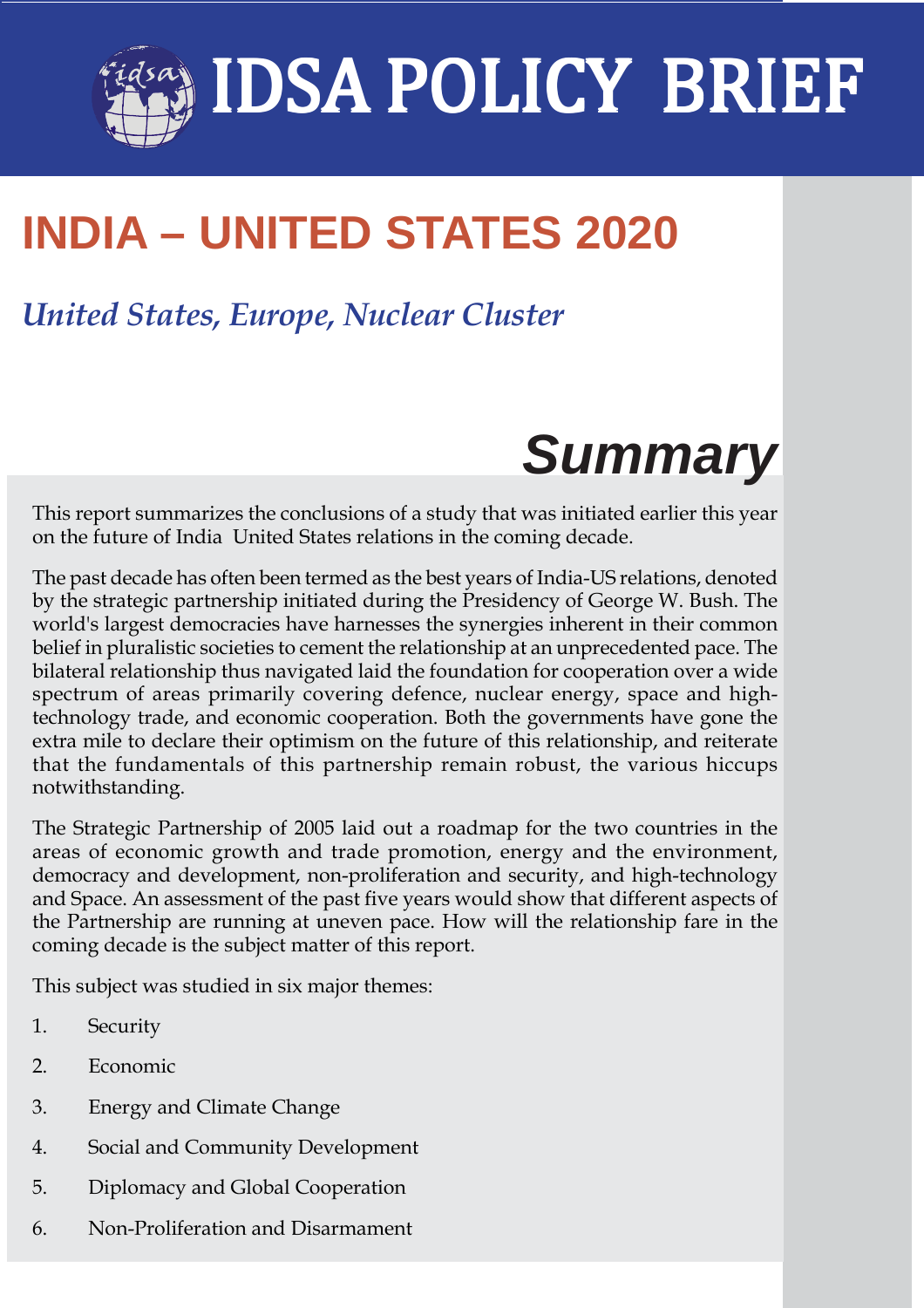### **1. Security**

#### **Defence cooperation**

Although defence cooperation between both countries both soft- joint exercises, frequent high level meetings- and hard- defence sales- have increased substantially in recent years, they have not yet reached their full potential. This has been mainly due to an incomplete understanding of each others concerns by both sides. While the US has a well defined and articulated international cooperation in security matters and a legally defined defence sales procedure, these have not been fully studied in India, and with not much expertise available on these matters, India has been cautious in its approach to enlarged defence cooperation with the US. The US, on the other hand, has very little experience in dealing with a raising power such as India, which has extensive industrial, scientific and technical base and is looking forward to an equal partnership with US in defence cooperation to the fullest extent possible. As a result many issues are kept pending or undergo extensive scrutiny with consequent delays as witnessed in the case of many pending defence agreements such as CISMOA, BECA , LSA and much more open defence commerce.

In order to reduce such roadblocks, it is necessary that in the first instance, defence agreements should be such that they do not impose unilateral or unequal demands on each other. CISMOA is an agreement in which one party imposes unilateral conditions on the other and is unlikely to be agreed upon by India at this stage and should not be insisted upon by US now. On the other hand, the US has long standing laws on the limits of defence transfers and India cannot demand a treatment superior to that offered by US to its military security partners such as NATO alliance, UK etc. However, the US should make sure that defence commerce between US and India follow along the lines of WTO members i.e. MFN treatment by one member to all members except for those joined by Free Trade Agreements. In a similar manner US should treat India in matters of defence transfers in no less favourable manner than it treats its other customers not bound by military alliance. In general if a principle of reciprocity and freedom of choice is maintained, the chances of further defence cooperation will be enhanced substantially especially in matters of cooperative defence research and coproduction opportunities.

#### **Counter-terror**

India and the United States, the oldest and biggest democracies in the world are also victims of growing terrorism and hence can engage and share technical know-how and information in the field of counter-terrorism in the coming ten years or so. Though both countries have identified the need for cooperation in this front, it is yet to pick up momentum. The potential areas where substantial cooperation might evolve between these countries include intelligence sharing, cyber terrorism, creating a sound database, curbing proliferation of Weapons of Mass Destruction, Agro-terrorism. India by participating in several multilateral export control regimes such as NSG and MTCR, could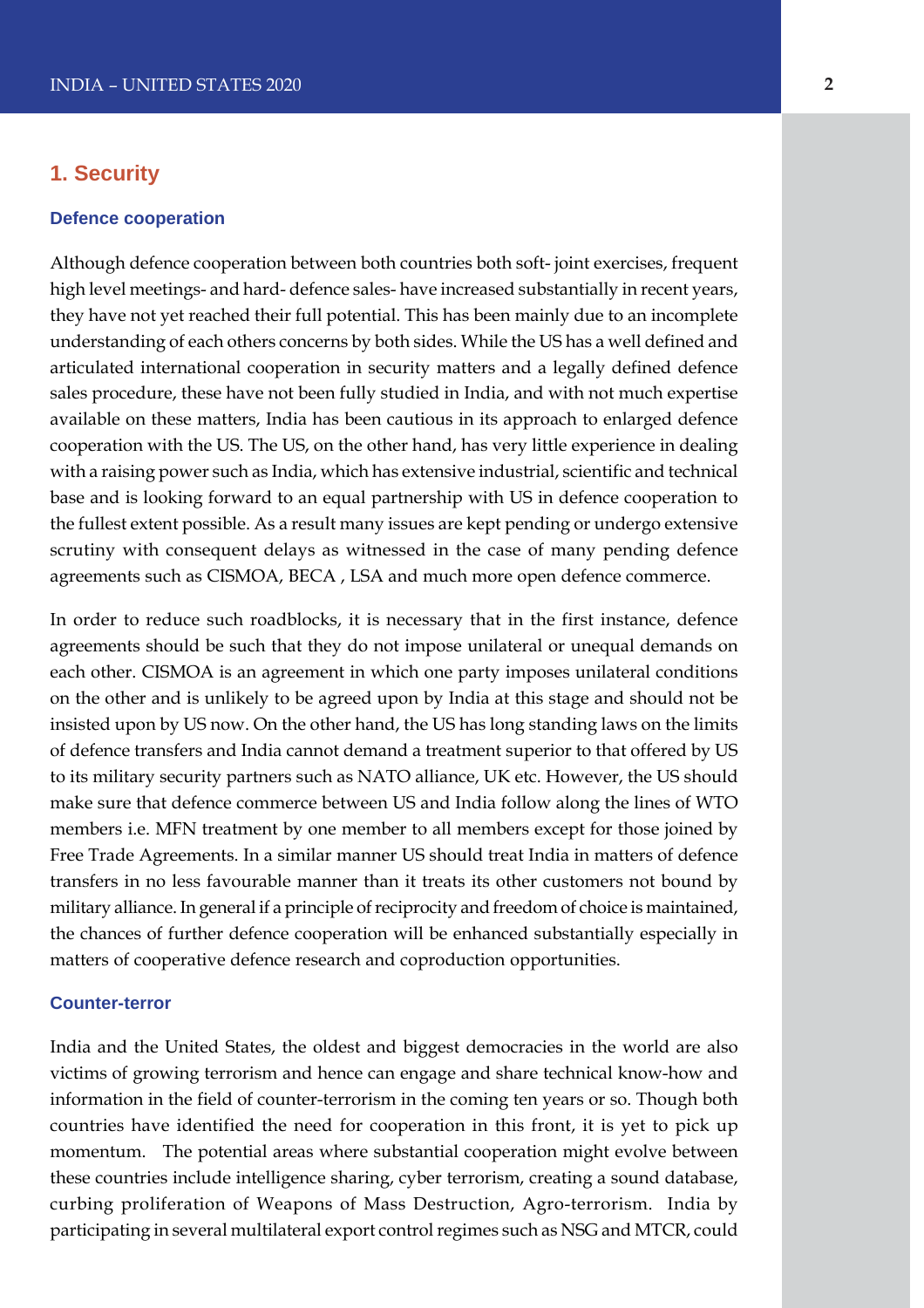contribute to the global efforts to deny terrorist outfits materials, technology and knowhow needed for the development of WMD. In this process, both the US and India, however, may have to overcome problems with regard to domestic constituency as well as legal provisions and rulings; geo-strategic compulsions and politic-military. The current cooperation between them, for various reasons, appears to be in the range from low uncertainty to medium uncertainty. A successful US-India counter-terrorism cooperation could attract more democracies to join in the common endeavour in the next decade in realizing the goal.

#### **Cyber security**

Cybersecurity has increasingly drawing attention from policy makers as the world becomes increasingly interlinked and dependent on digital pathways. The sheer complexity of this medium, coupled with the rapidity of technological change has meant that much of the co-operation on framing the rules of the road has been at the purely technical level. Increasingly, though, the issue of cybersecurity is one that requires inter-governmental intervention since there are interlocking issues in the technical, business, legal, security and international policy arenas that have to be resolved. At the international level, the primary inhibitor has been the distrust amongst governments, who have impugned various motives, ideological and otherwise, behind the policy initiatives of the other.

Cyber security cooperation should be a natural area of cooperation between India and the United States for a number of reasons. The fact that both countries are democracies, with similar values sets aside the scope for distrust on ideological grounds. Furthermore, the two countries have also been at the receiving end of cyber threats both from statesponsored and non-state actors. The structural complementarities between the two economies, especially in the services sector which is a major user of cyber networks provides further motive for the two countries to cooperate in this sector. Despite this strategic fit, there has been very little in the nature of cooperation, either bilaterally or multi-laterally. Cooperation between the two countries had been mooted as early as 2002 when the India-US Cyber Security Forum was set up in the very first flush of cooperation between the two countries. The Forum saw possibilities for cooperation in the law enforcement sphere, in research and development, in the military sphere, in the technological sphere, and in intelligence sharing. Whilst all these hold good even today, the escalating threats emanating from cyberspace warrant increased and urgent cooperation in this sphere. This can take the form of sharing best practices and coordinating approaches geared towards a common vision of ensuring that cyberspace remains open and free, and at the same time secure.

#### **Intelligence Sharing**

Despite the fact that intelligence cooperation between two countries is in deed a sensitive in nature, there is a growing need for intelligence sharing between India and the US as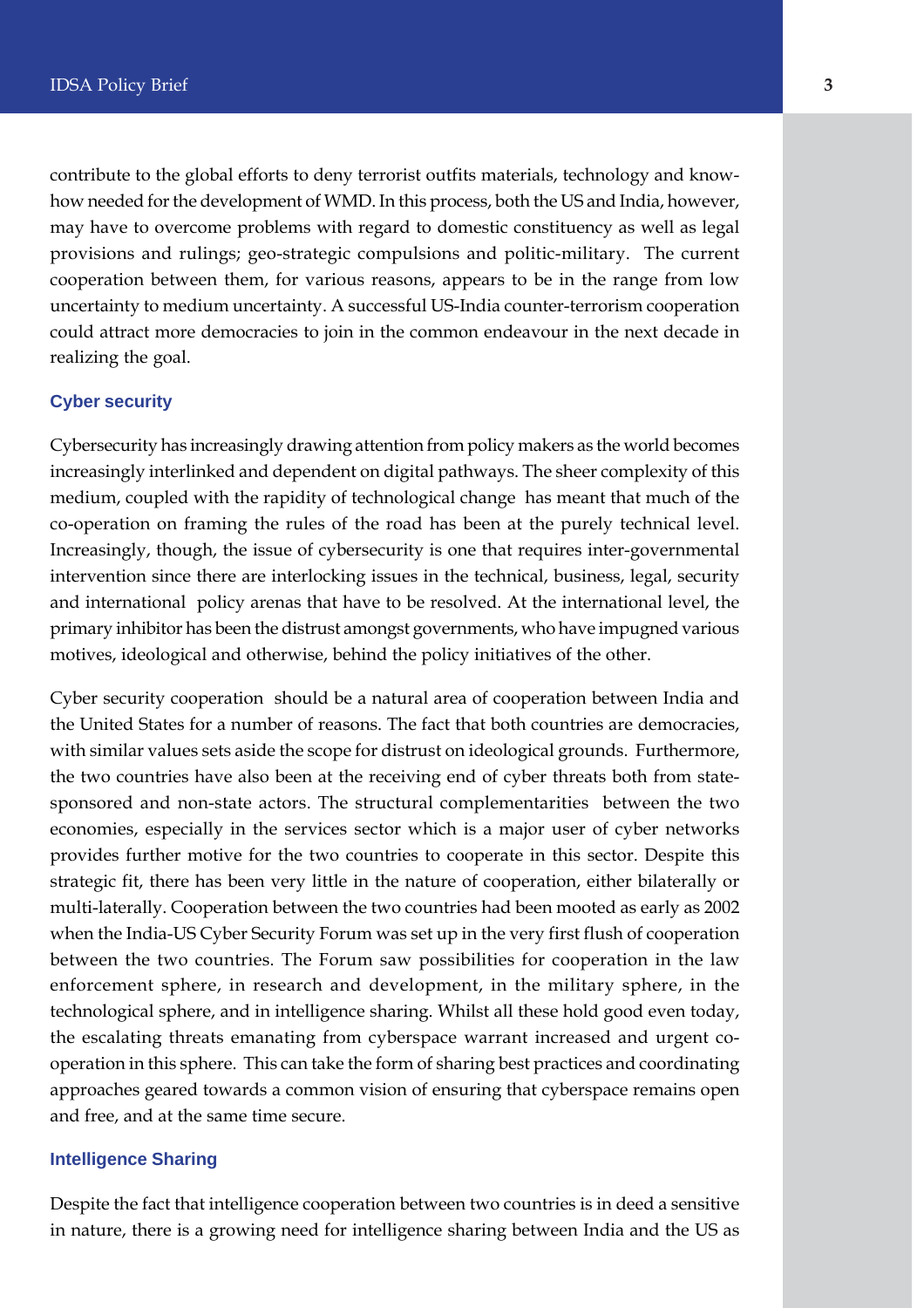they share several common goals for the welfare of not only for their citizens, but also for the global welfare. Since the end of cold-war in general and visit of President Clinton to India in 2000 in particular, the relations between the two countries have risen significantly. As on date, India and the US share several common challenges such as threat posed by terrorism and religious extremism; proliferation of the Weapons of Mass Destruction (WMD); and military rise of China. The issue of nuclear security offers both governments' diplomatic, practical and technical ways in pushing forward the nuclear and radiological security agenda. India can also cooperate with the US in counter proliferation measures such as the PSI. Though, India is not a member of the PSI agreement, it made clear that it supports the basic principles of interdiction to control the spread of WMD and their carriers.

This would give the US and India a chance to cooperate and collaborate and exchange information. In a possible future scenario it is very likely the cooperation could predominantly be in sharing technical intelligence like bank transfers, fictitious organisations, terror linkages, Chinese maritime surveillance, sale of high-tech equipment for intelligence, border monitoring equipment, WMD trail, nuclear material information, brain mapping, better technology for accessing information through interrogation and last but not the least sharing of low-level satellite imagery for greater knowledge and information about these issues. The cooperation would also evolve with regarding nanosatellites, high-tech nuclear safeguarding equipment, scenarios for terror attacks and grid network for intelligence sharing. However both the countries have not yet totally exploited the enormous scope of the cooperation despite the natural overlap of strategic interests. The next decade would be a test for both the partners to reach the zenith of the cooperation of which intelligence sharing should be established as a pillar.

### **2. Economics**

#### **Trade and FDI**

India-US economic relations are an important element in the overall relationship between the two countries. Almost all economic indices bring out the importance of this aspect of the relationship to the well-being of both countries, something further acknowledged in the Strategic Partnership document of July 18, 2005 where almost all the focus areas, including Economic Growth and Trade Promotion, Energy and the Environment, Democracy and Development, and High-technology and Space were economic-centric or related. While common goals and values are at the core of the relationship between the two countries, the increasing synergies in the economies of the two countries are a catalytic factor. The three pillars of India's global engagement that had been identified by Prime Minister Manmohan Singh recently are "sustaining capital inflows to supplement indigenous investment efforts, the need to take advantage of rapid scientific and technological developments in the world which provide an opportunity for India to leap frog its technological development, and the need to ensure that the country's growth is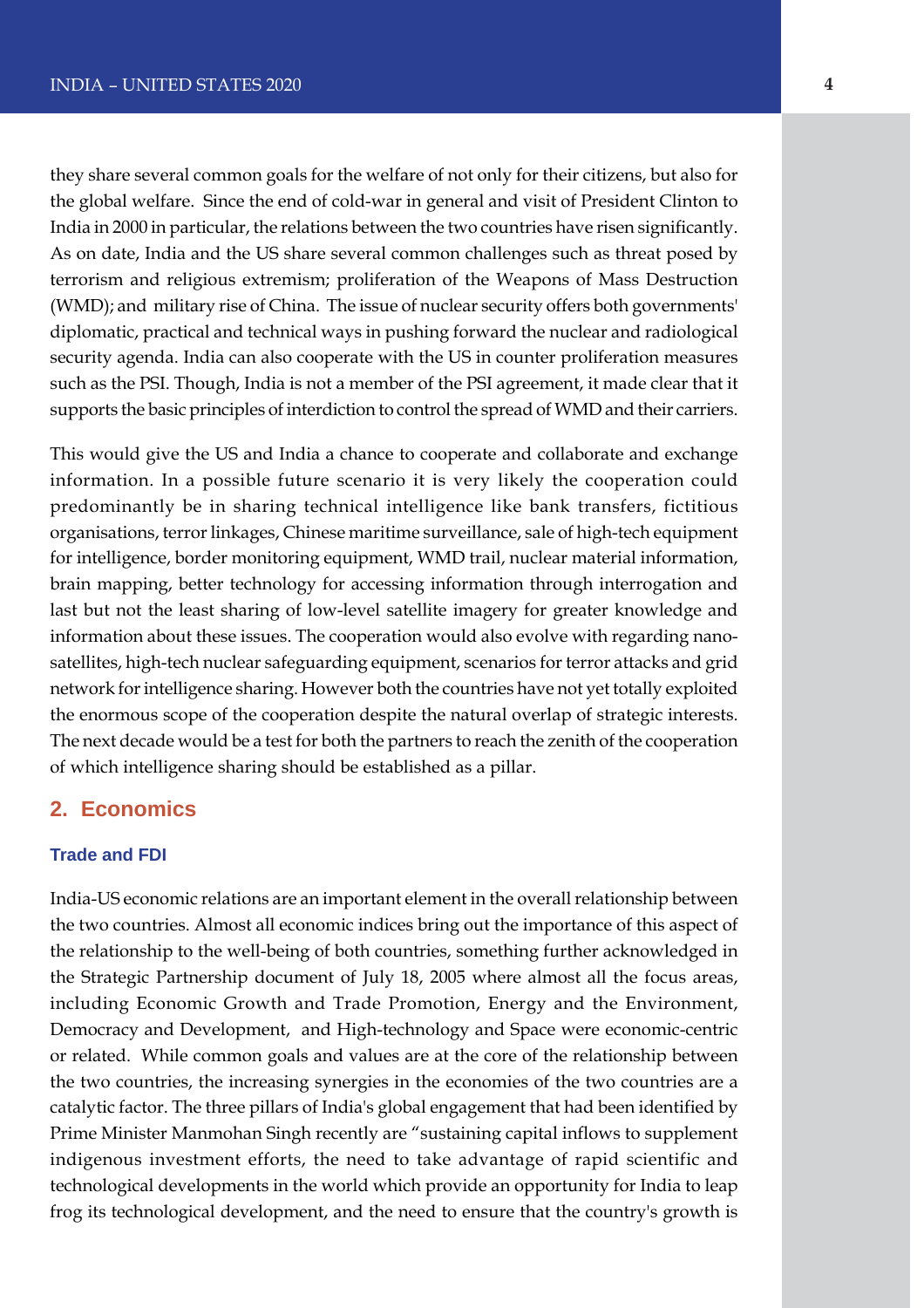not constrained by scarcity of natural resources." A harmonious and growing relationship with the US is a sine qua non to achieve all these three objectives. On the US side greater access to the ever growing Indian market has been a major motivator for engagement with India. Bilateral trade has shown an impressive growth more than tripling over the last decade. In 2009 India for the first time figured in the list of top 15 countries with whom US had major trade links.

In the realm of foreign direct investment (FDI) too there has been substantial two-way growth in recent years. Both US investments in India and Indian investments in US have seen dramatic increases in recent years. With the explosive growth in diffusion of knowledge across international boundaries, with the advances in information technology, both India and the US stand to gain the coming decades with greater integration of their two economies. Although India is projected to become on the world's top three economies in the coming decades and the US will retain its preeminence as a major economy with the high level of per capita GDP for many years to come. The two countries should start preparing now for the future when these two economies will common political and social goals can become one of the major alliances shaping the future evolution of international political and social order.

#### **Intellectual Property Rights**

Creativity and its protection have become a common phenomenon in the contemporary terrain of globalization where technological advancement is considered major factor of competitive advantage. In this context Indo-US intellectual Property Rights (IPR) relations that were characterised by antagonism in the past have grown to a stage of cooperation as both countries engage in sensitive technological cooperation to lure benefits of globalization, though some differences still persist in Indo-US IPR relations.

These differences are reflected at various joint Trade Policy forums of both countries. The issues associated with pharmaceutical industry, Geographical Indications and disclosure of the origin of biological materials are certain issues that are entrenched with national interests of two countries. Nevertheless bilateral cooperation on IPR that began in December 2006 has resulted in joint collaborative efforts tosuch as the one to address biopiracy issues and the one between the Traditional Knowledge Digital Library (TKDL) of the Council of Scientific and Industrial Research (CSIR) and the US Patent and Trademark Office to enable the USPTO to search the extensive database of India's traditional knowledge. The government level cooperation has further spread to private sector participation through U.S-India High Technology Cooperation Group (HTCG) and CEO forum both of which include Indian and US industry along with industry associations. The strength of both the countries in biotechnology with their rich biodiversity should enable both countries to plan joint Research and Development (R&D) programs on on equitable partnership leading to innovations and inventions that will benefit both economies.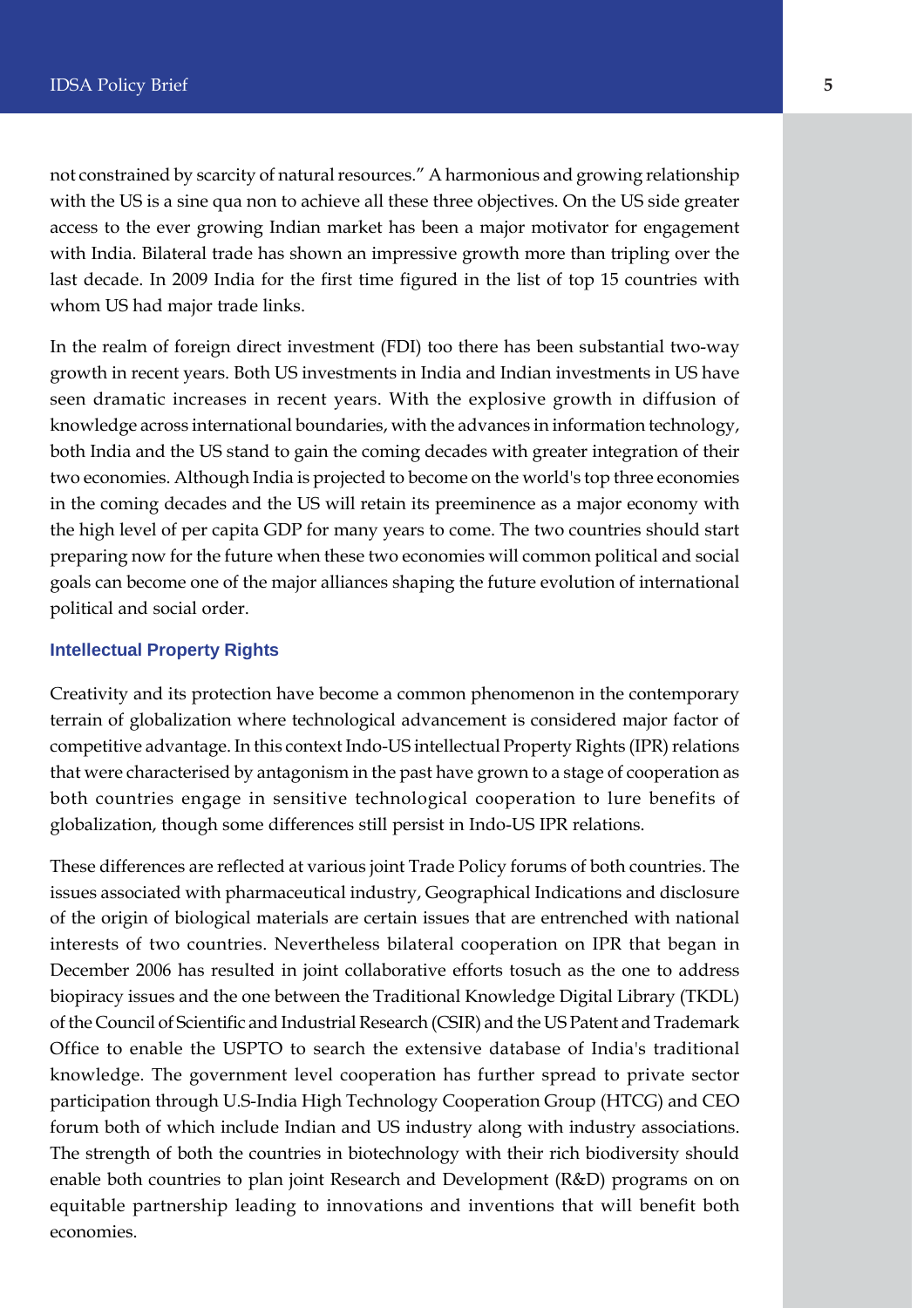#### **High-technology**

Historically dual use high technology commerce between US and India has always posed a problem. It was briefly resolved in 1984 with the signing of MOU (Memorandum of Understanding) between the two countries on such commerce. After the 1998 nuclear tests by India greatly affected such high technology transfers from which it recovered only after the initiation of the NSSP (Next Steps in Strategic Partnership) between the two countries. The 2005 India-US nuclear deal further facilitated such high technology transfers although not fully to the satisfaction of India. In particular the presence of Indian destinations in the Entity List has been a thorn on the Indian side. Studies have shown that the inclusion of these entities in the list does not add much to the ability of US to pursue its national policy of not supporting either unsafeguarded nuclear activities or missile programs. On the other hand they do affect in a negative manner India-US bilateral discussions on other related strategic issues. The entities can be easily removed from the list without affecting the US policy of not supporting WMD programs in India. Since India is not currently a member of any of the four multilateral export control regimes, it is subject to export licensing in a large number of dual use items of significance for civil industry and hence delays in the procurement process. The two countries should, in cooperation with other members of these regimes, explore ways and means through which India can be integrated with the regimes, especially as India is one the few countries with technology encompassing the full range of subjects covered by these regimes and is yet not a member. India has the first step of harmonizing its export control list in line with these regimes. India and US should now seriously explore how to mange future dual use technology trade in a manner that helps global trade without affecting international security.

# **3. Energy and Climate Change**

#### **Nuclear**

2005 was a landmark year in India-US relations because of the July 25 Indo-US nuclear deal which was followed by US-India 123 agreement and the subsidiary agreement on reprocessing. India is poised to expand greatly the share of civil nuclear power in its energy mix and the US nuclear industry too is looking forward to taking part in India's future nuclear energy programs. India had, in turn, passed a civil nuclear liability bill although it does some features not found in the nuclear liability bills of other countries. The US industry along with the US government have expressed their anxiety over the Indian bill fearing that it may impose extra ordinary burden on the US industry. However, close examination of the Indian bill does admit of remedial measures that can be done to allay the US industry fears. However, a resolution of the matter to the satisfaction of both sides would require both sides to abandon their current rigid positions. If this is resolved then the way is open for substantial further nuclear cooperation between the two countries in all matters pertaining to civilian nuclear uses in future and in particular cooperating in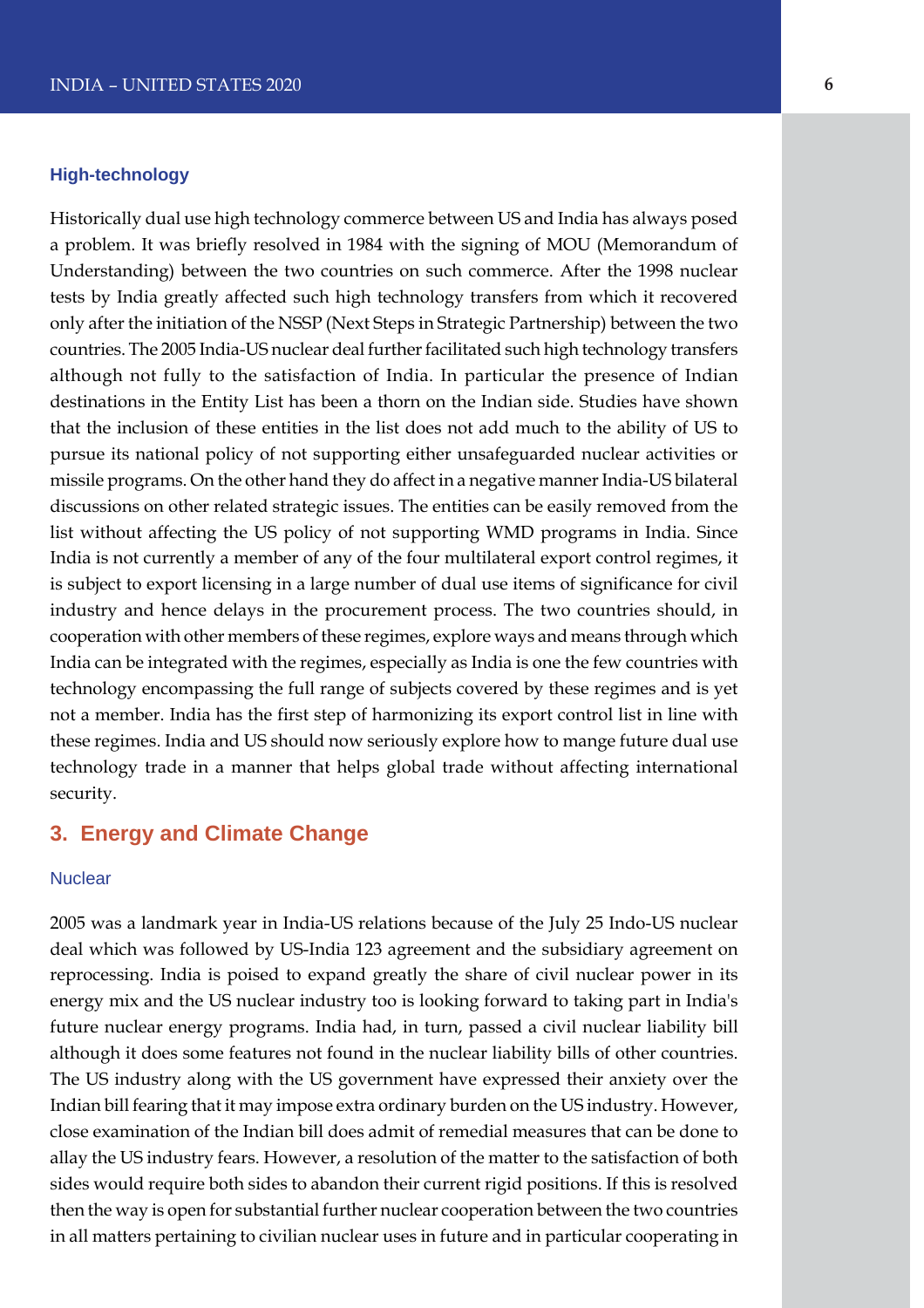nuclear safety and security issues, assisting new entrants to civil nuclear power in managing safely their nuclear programs etc. India with its strong and well flourishing base in nuclear research can join with US in managing future global civil nuclear programs in an imaginative manner which is equitable and non-discriminatory.

#### **Renewables**

The pursuit of cooperation between India and the U.S. in the renewable energy (RE) sector comes from the realization of the fact that environmental pressures will continue to rise and are strong enough to merit concrete policy changes with respect to the nature of energy consumption. India and U.S. have a mutual interests that will be fulfilled if they cooperated in the RE sector. This is because India and the U.S. are among the world's highest greenhouse gases emitters. Increased use of RE can reduce environmental pressures on economic growth, and the two need not be irreconcilable. The nature of Indo U.S cooperation in the RE sector can be envisaged to be of two kinds: 1) transfer of technology (TOT) and FDI from U.S. to India; and 2) joint cooperation based on innovation in the area of appliances using RE. Literature available thus far suggests that the Indian government is making necessary policy changes to facilitate transfer of technology and FDI in the RE sector. The international expo which was held in October 2010 suggests this. Therefore Indo U.S. cooperation in the RE sector would essentially be marked by U.S. exports to India. That being said, Joint cooperation in technology development ought to be the goal India must work towards. Given that India is developing its domestic RE sector also, this should not be a difficult task to achieve in the future. But U.S. and foreign funding/investment would initially provide the momentum needed to increase the RE generation. Joint cooperation in technology development may among other things improve the technological base of India as well.

#### **Climate change and environmental issues**

While the quest for energy independence animates US energy and climate change policies under the Obama administration, the need to expand energy sources to fund its galloping economic growth is a driving factor in India's own policies on these aspects. He has initiated a series of legislative and executive decisions in order to realize the promises of a green energy future for the US. Imponderables do however remain, including the nature of the administration's political commitment in the face of rising costs in achieving a green future and the non-realization of the potential of alternative energy sources like ethanol.

India's own huge plans to realize energy sufficiency span the entire spectrum of energy sources from coal to nuclear to bio-fuels to renewables. The promise of the Indo-US nuclear deal is close to being fulfilled with a slew of bilateral nuclear agreements that India has entered into after the NSG 'clean waiver' of September 2008. The country's total installed renewable energy capacity as of March 2010 stood at nearly 17,000 MW, a massive leap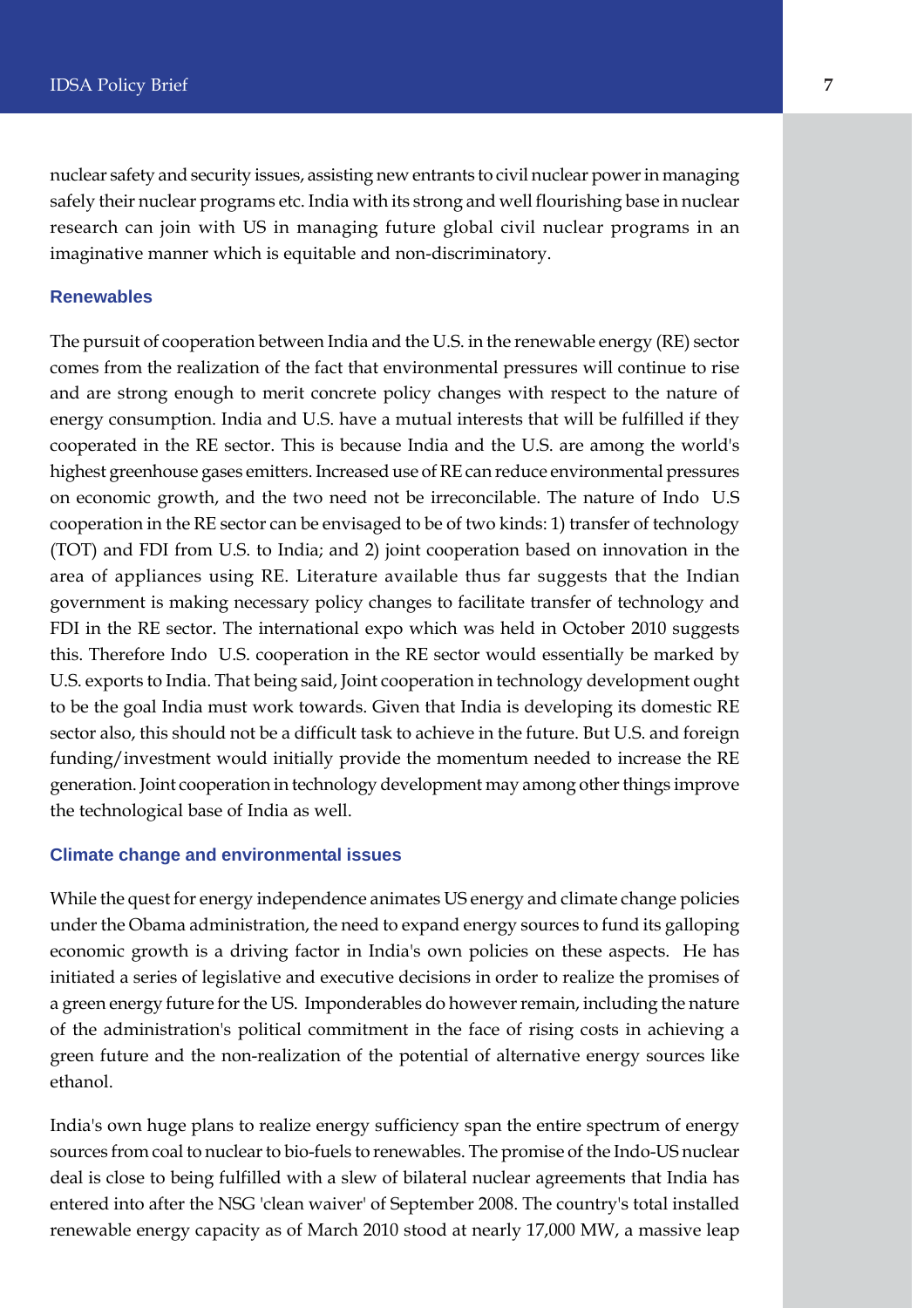from about 5000 MW in 2004. India is currently the fifth biggest producer of wind energy in the world, after Denmark, Germany, Spain, and the USA. Its wind power potential has been estimated at over 45,000 MW. India also launched the National Solar Mission in January 2010 with an aim to generate about 20,000 MW of solar energy by 2022. The country's National Action Plan on Climate Change (NAPCC) released in June 2008 has 8 'missions' to achieve the goal of sustainable development, including developing solar energy, water conservation, energy efficiency, sustainable agriculture, among others.

India and the US therefore can take advantage of each other's priorities and seek a better future for their peoples, while at the same time being sensitive to their respective compulsions and goals. For instance, New Delhi will have to convince Washington that its energy relations can be a form of 'positive clout' with countries like Myanmar or Iran which can be channeled to bring about a change in their foreign policy positions for the greater regional good. A 'clean and green' future is in their mutual interests, and the consequences of not being able to achieve such a future are stark, especially so for a developing country like India.

# **4. Social and Community Development**

#### **Education**

Education sector is of critical importance because the challenges of poverty, food security, public health, human resource development and women empowerment can be successfully met if citizens attain high quality of education. It is imperative and significant for large democratic nations such as India and United States that its citizens attain high quality of education so that they can participate in the democratic process and nation building responsibly and successfully.

In this regard, India-US Cooperation in education sector is very significant. Given that India is the second most populous nation in the world and its 50 per cent population belongs to youth below 25 years age, imparting quality education is an area of utmost importance for the Indian nation. To nurture a responsible and enlightened citizenry, these young people will have to be imparted with quality education other than fulfilling their basic necessities. In this regards, India-US cooperation in the education sector could be very significant. It would be significant to highlight that India-US cooperation is getting stronger in the education sector as already more than 100,000 Indian students are enrolled in various educational institutions in the United States. India is on the top position in terms of place of origin for international students in the United States.

However, realising the importance of cooperation in education sector, the two governments have decided to form an India-U.S Higher Education Forum under the auspices of the U.S.-India Business Council apart from taking several other initiatives. To promote greater educational collaboration, Foreign Education Service Providers Bill has been introduced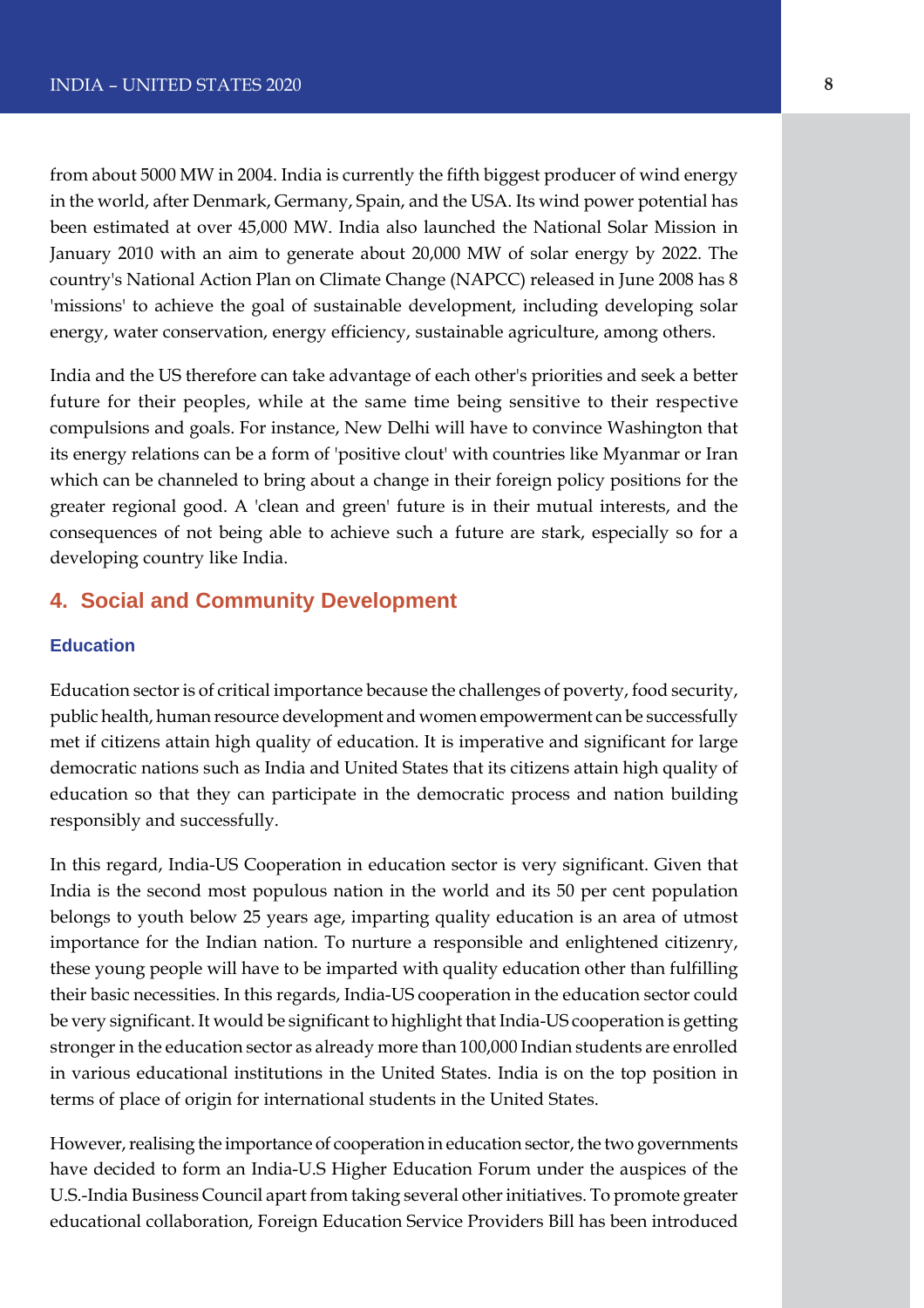in Indian parliament. The Nehru-Fulbright Fellowship Programme and the Singh-Obama Knowledge Initiative are providing momentum to the educational exchange programme between the two countries. The India-U.S Science and Technology Endowment is also set to play an important role in promoting research collaboration and academic exchanges.

However, there should be an exploration for even deeper collaboration and understanding in the education sector between India and the United States. More creative initiatives need to be taken by both the sides.

#### **Health**

Health sector in one of the significant areas of critical importance where there could be deeper collaboration between India and the United States. Considering the importance of cooperation in the health sector, both the nations have set up science and technology, health and innovation working groups aimed at exploring new areas of cooperation in leading technologies as well as addressing global health challenges.

This has resulted in the setting up of a joint \$30 million science and technology endowment aimed at innovation through joint US-India science and technology projects. Additionally the governments have decided to establish a seventh Regional Global Disease Detection Center in India which will be a part of the Disease Detection (GDD) network. The other six regional centers are situated in Kenya, Thailand, Guatemala, Egypt, China, and Kazakhstan.

This network will engage in a wide range of activities such as emerging disease detection and response, laboratory systems and biosafety, pandemic influenza preparedness and response, health communications, zoonotic disease investigation and control as well as field epidemiology training.

The India United States Health Dialogue launched in late 2009 has already resulted setting up of four working groups to advance cooperation and establish common goals between India and the United States in health sector. India had suggested including mental health in the working group on non-communicable diseases.

The United States has continuously supported India's polio eradication programmes. The United States Centers for Disease Control and Prevention (CDC) has provided over \$111 million to India for polio eradication since 1999. The contributions made by United States Agency for International Development (USAID) in the health sector in India are significant. It has launched Health of the Urban Poor Program which is directed at improving reproductive and child health in urban poor slum areas. Similarly, Gates Foundation is also engaged in promoting health cooperation between India and the United States and has made substantial investment in health-related activities in India, especially HIV-AIDS prevention and maternal and newborn health.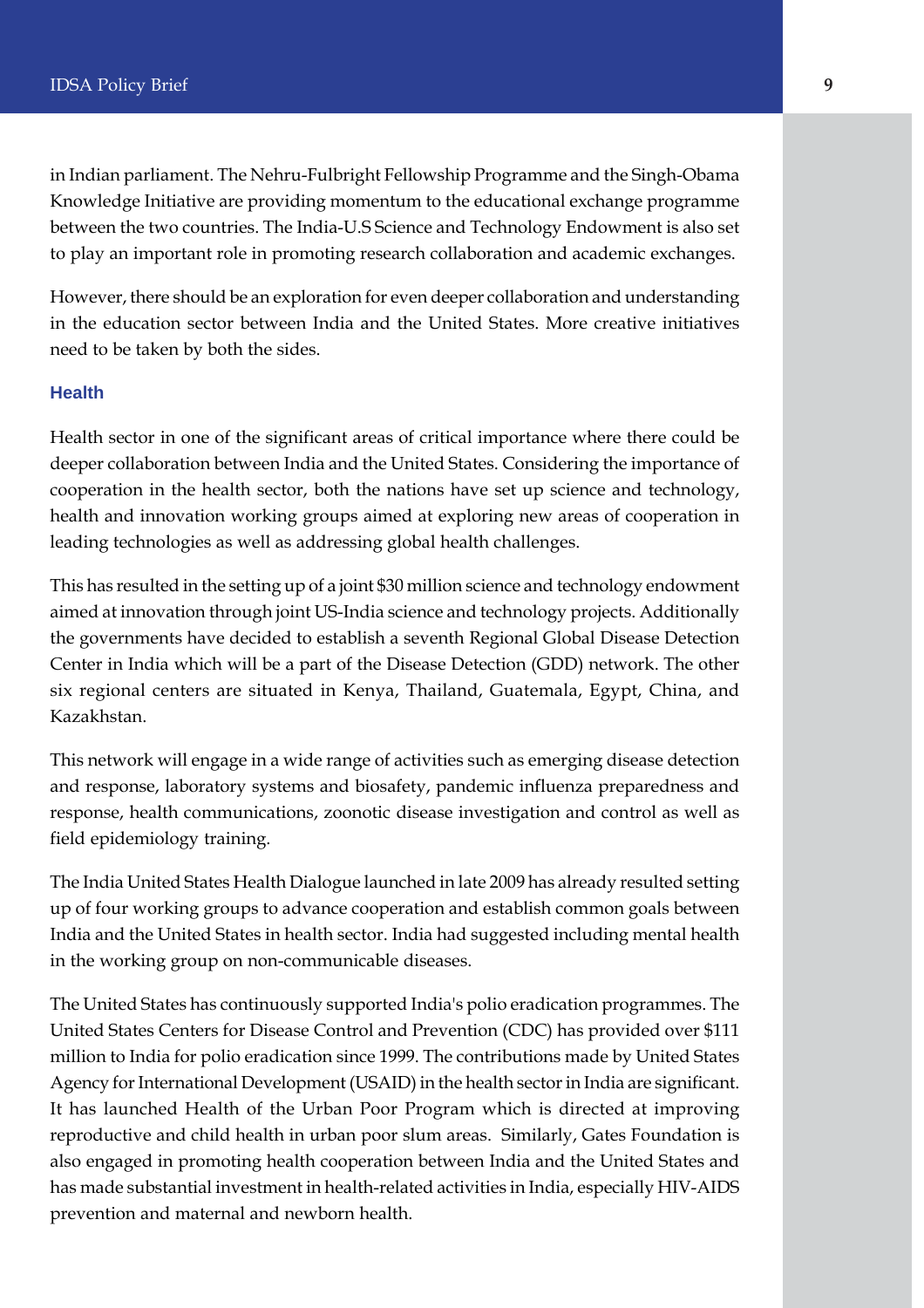#### **Gender/women empowerment**

Notwithstanding the acute difference in the statistics of gender empowerment between the India and the US, there is possibility that the next ten years could see considerable degree of cooperation between India and US, both at the governmental and the non governmental level. On the institutional side, Women's Empowerment Dialogue between the US and India is set to proceed as part of the Education and Development Pillar one of five broad pillars that provide the edifice for the India-US Strategic Dialogue. The US has proposed creation of a Women's Empowerment Fund to support the India-US Women Empowerment Dialogue objectives. With the evolving role of women on India's social, economic and political landscape, gender co-operation may correspondingly be expected to change in extent and character. One of three pillars of the USAID's current mission in India, co-operation on clean energy through involvement of women as the nodal point at the household level by far remains some way from maximizing its potential. Recent talks on gender co-operation as part of the Indo-US Strategic Dialogue have identified enhancing the profile of women in the region, that of Afghan women in particular, as a common goal for both nations. The two countries working jointly can further the role of gender cooperation in securing a peaceful, prosperous and progressive region.

# **5. Diplomacy and Global Cooperation**

#### **Multilateral institutions**

While India and the United States have previously not worked in close tandem in multilateral institutions, gradually, the two are finding common ground. This is leading to a new era in their relationship. The two countries are sinking their political differences, and the convergence is getting reflected in multilateral institutions. By 2020, drivers such as the rising Indian profile, globalization, the new threats, new global challenges and the willingness of India to participate in global affairs may force both the countries to search a new and meaningful relationship in international institutions. The world may witness a reformed UNSC, a more active UN and new political configuration in multilateral institutions. The new political institutions or bodies or groupings reflecting the emerging power dynamics would be more important than the ones resisting changes. The economic institutions would become ideologically more comfortable place for both the countries for future activities. Both the countries are already developing harmonious relationship in most of the specialized organizations. With the convergence of strategic and security perceptions the two countries should work together in both new and old organizations.

#### **Democracy**

India's recently embraced democracy as one of the important foreign policy priorities. Until recently India's explicit role in democracy promotion worldwide or in its immediate neighbourhood has been reluctant and ad-hoc. The July 18, 2005 joint statement by Indian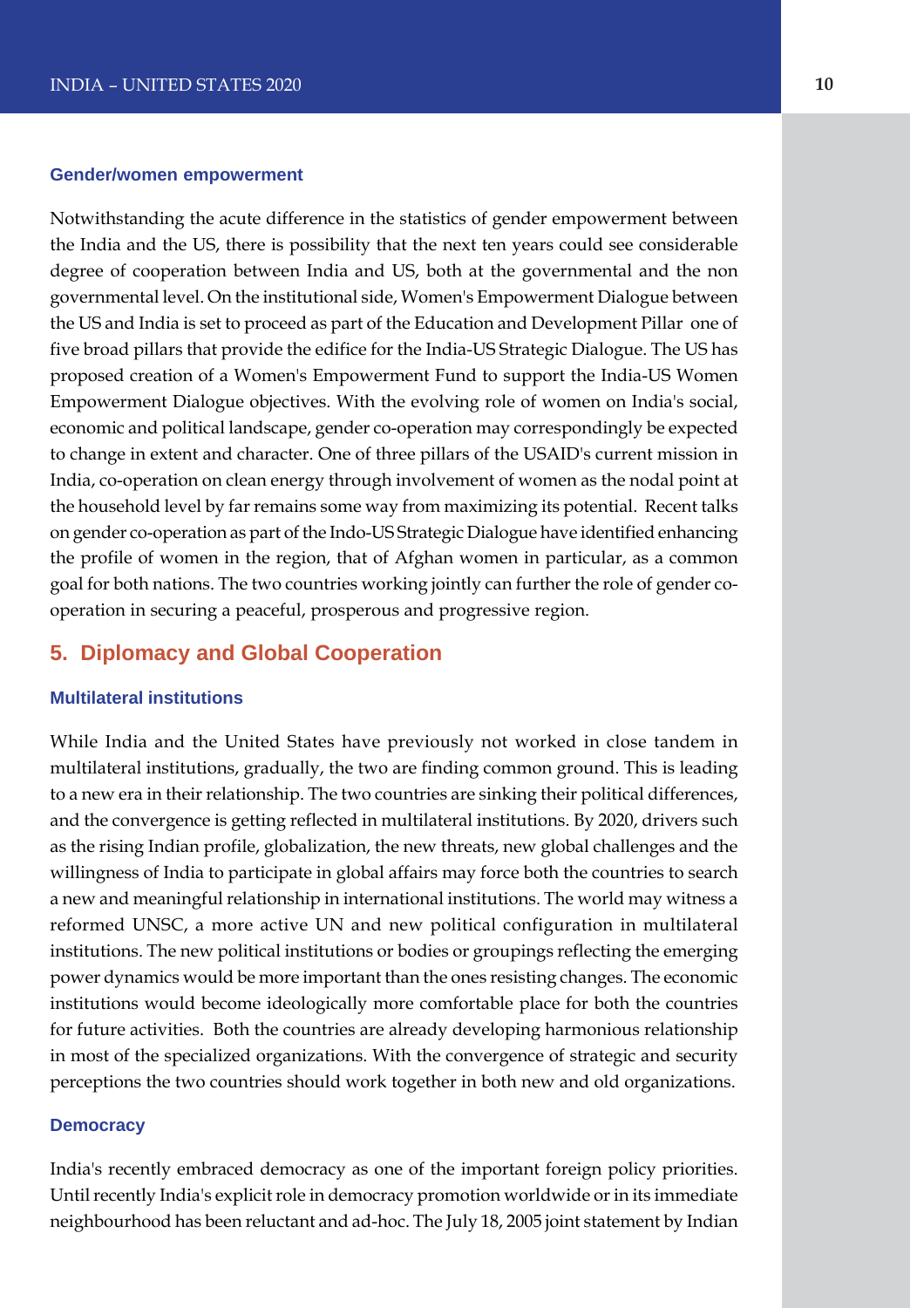Prime Minister Manmohan Singh and then U.S. President George W. Bush in the landmark Indo-U.S. civilian nuclear agreement recognized democracy as a guiding principle for building a peaceful, prosperous, inclusive and sustainable world. The United States India democracy cooperation therefore created the overarching edifice for stronger cooperation in several prioritized areas. Some of the drivers that would influence India-United States relationship in the promotion of democracy are: Shared need for a stable South-Asian region, the imperative of quality economic growth though quality democratic institutions, the need to promote human rights through democratic development, Energy security, addressing the problems of climate change and other non-traditional security. United States India cooperation in promoting the values of peaceful democratic coexistence, prioritizing democracy for economic growth, strengthening the role of civil-society in the Asian region by promoting and protecting human rights and democratic reform, ensuring an order of environment protection, ecological and balanced livelihood governance, partnership in post-conflict reparations of democratic institutions and promoting multilateralism and liberal norms and values would create a norm of good governance in the international milieu. Democratic institutions would not only enable stronger partnership between both the nations but could also withstand the pressures of changing domestic and international political dynamics.

#### **Soft power and Diaspora**

The Indian diaspora in the United States is widely considered to be one of the most significant motivators of improved India-U.S. relations. Going forward, the impact of the Diaspora is only set to increase provided the current environment continues to hold good. A positive environment would encompass friendly relations between the two countries based on common goals and common values, and continued synergies between the two economies leading to increased people flows spanning generations. At the present point in time, Indian Americans number 2.5 million. The fact that most Indian immigrants are highly educated has smoothened the way for entry, assimilation and integration into American society. Their professional background has made them an asset not just to their adopted country, but also their country of origin. Barring unforeseen circumstances, the existing trend of greater Indian diaspora involvement is US public administration and private industry will greatly benefit both the countries understanding each other better leading to all round advancement of bilateral relations. It will also enable both the economies to better leverage their comparative advantages through scaled up peopleflows are in both directions and across the spectrum from student flows to professional workers, to businesses. The leaderships in both the countries seem to be aware of these potentials. In the message that Obama conveyed to the Indian people on the occasion of India's Republic Day he called on Indians and Americans to work together to "offer benefit to all the world's citizens as our scientists solve environmental challenges together, our doctors discover new medicines, our engineers advance our societies, [and] our entrepreneurs generate prosperity…" In a similar vein, Prime Minister Manmohan Singh,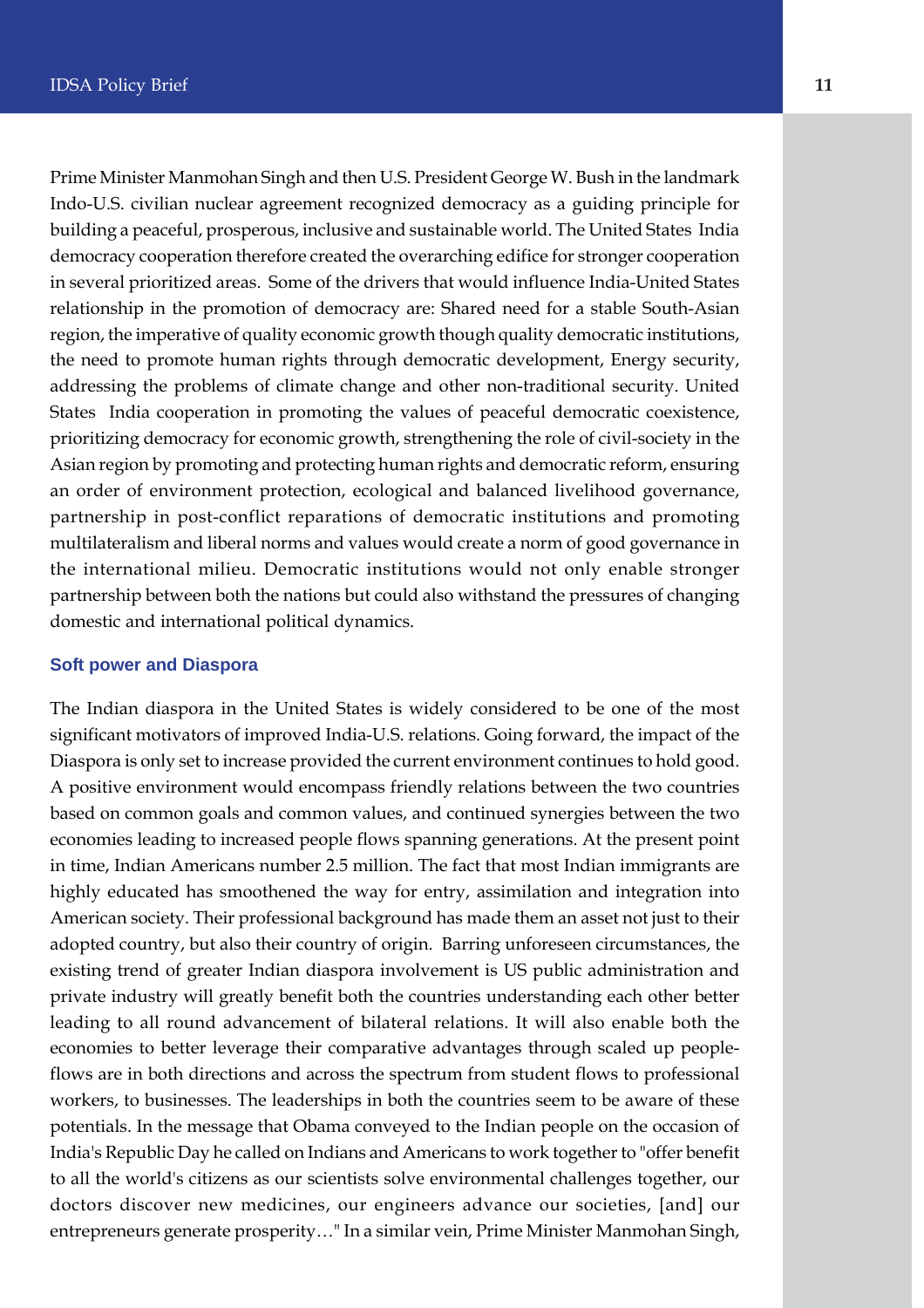while speaking before an audience of Indian Americans on the last day of his US visit in 2009, spoke of how "modern technology and flexible policies" have opened possibilities to work seamlessly around the world. The two governments must seriously consider ways to translate these words into action.

#### **Pakistan**

There are multiple forces which define India US relations when seen through the prism of Pakistan. Potential drivers determining the semantics of the tripartite comprising India United States and Pakistan may be categorized broadly as US posture on Pakistan's cross border militancy in India, Nuclear dynamics in south Asia and US role, Afghanistan/ War on terror ,US aid to Pakistan (military & non military) and nature of government in Pakistan.

Of utmost significance is the course of US aid in Pakistan. More aid to Pakistan is being promised without deriving methods aimed at appropriate use of the aid money. US administration has shown intentions to bring about a change in its aid policy towards Pakistan. Ironically, these intentions have been far from being translated into policy statements.

US has been conducting a series of Strategic Dialogue with India and Pakistan including China. With Pakistan, the strategic dialogue was first of its kind and therefore generated a great deal of media interest and high hopes. The dialogue however concluded without arriving at concrete frameworks and ideas on how to deal with militancy in Pakistan which would affect the overall ties between US and Pakistan.

As far as the strategic dialogue with India is concerned, more than anything else the two countries touched upon vital issues which technically fall outside the ambit of strategic partnership for example Women Empowerment Dialogue which is discussed in the earlier section. This shows India and United States have reached a level from where they could think of diversifying areas of cooperation and convergence of interests despite irritants in form of the Pakistan factor.

#### **Afghanistan**

The United States and its NATO allies are engaged in the Afghan war which has entered its 10th year on October 8, 2010. India has vital stakes in the stability of Afghanistan. India has had pro-active engagement in the reconstruction of Afghanistan. So far India has invested more than US\$ 1.3 billion in many projects such as construction of road networks, power transmission, schools, healthcare units, telecommunications development, power transmission, building vital infrastructure including construction of the new Afghan parliament etc. There has been a wide appreciation in India for the United States and its NATO allies for their vigorous fight against the Taliban and Al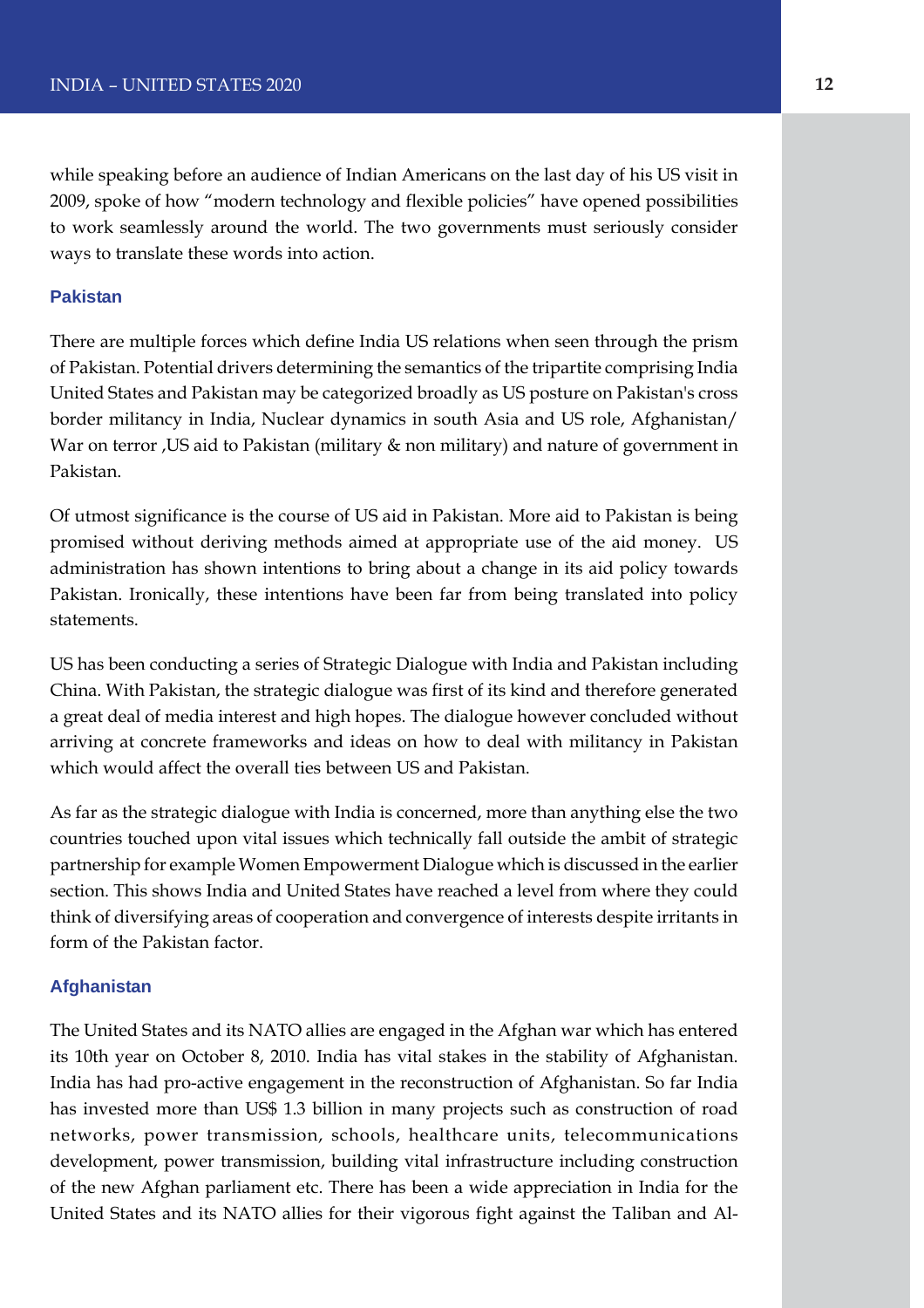Qaida since these terrorist groups pose most serious security threats not only for this region but the for the whole international community and also instability in Afghanistan has implications for India. Similarly, India has been playing its constructive role in the form of economic aid and reconstruction of Afghanistan aimed at boosting up the efforts of the United States and its NATO allies so that stability can be brought about in Afghanistan. India has had ancient civilisational as well as cultural linkages with Afghanistan and India's efforts for peace, stability and developments as well as its liberal values enjoy enormous goodwill and appreciation in the societies and peoples of Afghanistan.

Because of these deep historical linkages, India has been able to perform its role in construction and developments successfully despite facing severe threats and security challenges posed by Taliban as well as other agencies based outside Afghanistan. There are indications that the United States has recognised India's role in any solution of Afghan crisis. Given that Obama's administration has plans to start drawdown of its forces from Afghanistan from July 2011, it may be suggested that this mutual recognition for each other's efforts for peace, stability and development in Afghanistan should be clearly noted and stated by both, India and the United States. More significantly, the United States must engage India more deeply in the deliberations on any future strategy for the solution of Afghan crisis.

#### **Iran**

India and the US have some of their most vital concerns in West Asia/Middle East. For India, the region is home to nearly 5 million of its population who also send in large remittances. India imports a vital share of its energy requirements from the region. The US on its part is involved militarily in the region in Iraq and Afghanistan and it has spent more than a trillion dollars in these countries. Though President Obama has stated that American troops will begin to be reduced from July 2011 in Afghanistan (and most combat troops have left Iraq), many US officials have publicly stated that Washington will continue to be robustly engaged even beyond July 2011. Even on Iraq for instance, Secretary of Defence Robert Gates told the Senate Foreign Relations Committee on September 26, 2007 that he foresaw a "long-term presence" of about five US combat brigades (20,000 troops) in that country. The nature of US interaction with the Iranian regime sharing borders with both Iraq and Afghanistan will also be of utmost importance. Given the intractable nature of its military commitments in the region, coupled with continuing imponderables associated with the Iranian nuclear programme, India and the US have a cautious path to tread. A further deterioration in the security environment in the region will negatively affect India's security interests. The renewed sanctions regime in place since June 2010 has resulted in long-standing Indian companies being blacklisted. A further tightening of sanctions will further negatively affect India's commercial interests as well as vitiate the situation for the vast majority of the Iranian population. The US should be encouraged to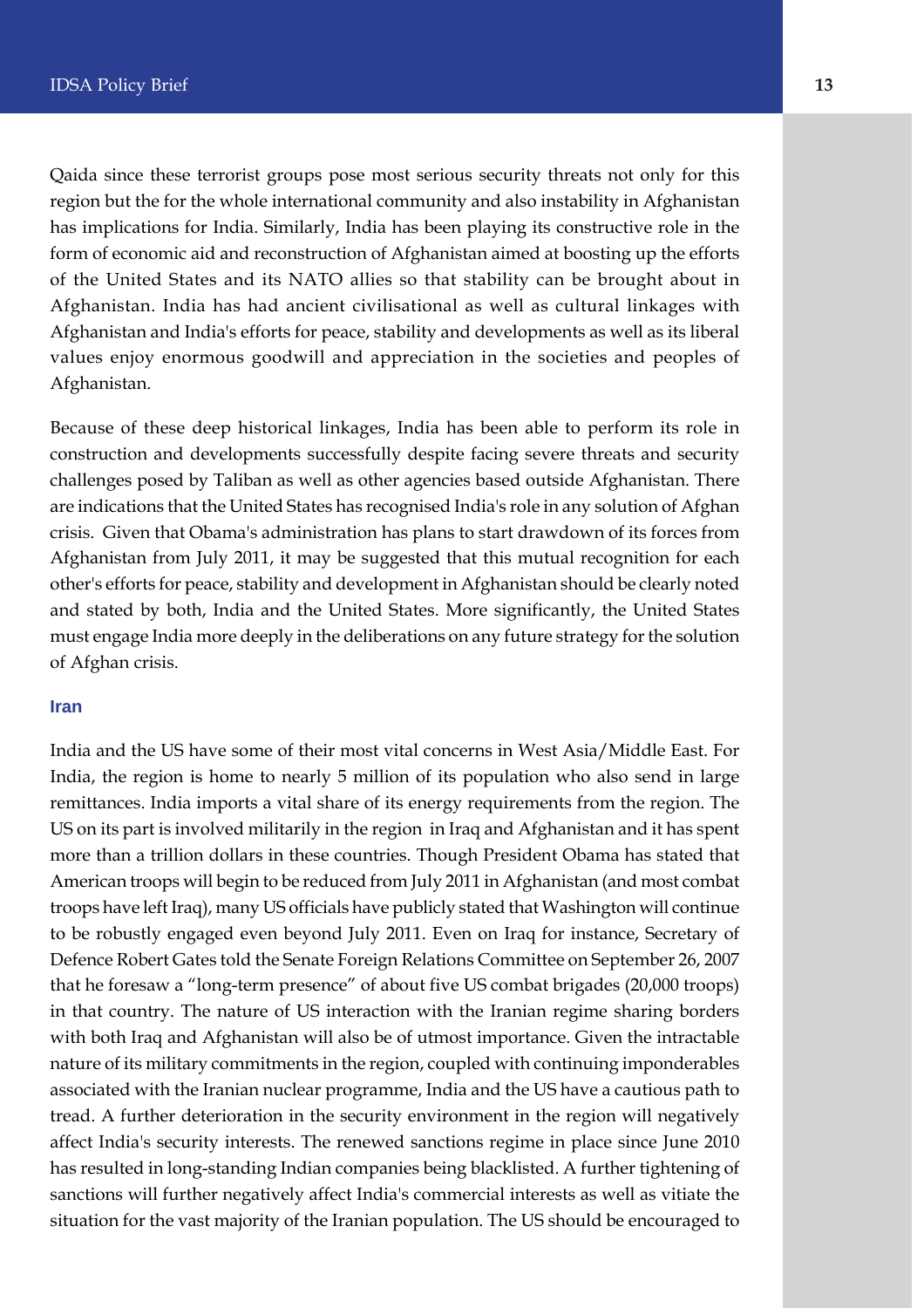persist with and stick to the diplomatic path in finding a solution to the Iranian nuclear question while the world community should continue to impress upon the Iranians the dangerous consequences of a possible nuclear weapons pursuit. Iran on its part should more effectively answer the queries of the International Atomic Energy Agency (IAEA) and gain the confidence of the world on its nuclear pursuits. In the broader region, India and the US should try to find common ground on assisting the parties to the conflict on the Israel-Palestine issue close their respective divergences sooner than later. India has positive vibes with both sides to the conflict, which can be usefully brought to bear either unilaterally or in concert with other like-minded parties.

## **6. Non-Proliferation and Disarmament**

#### **Reforms in the non-proliferation regime/NPT/CTBT/FMCT**

The non-proliferation regime and its cornerstone, the NPT, has for long been in stress, unable to cope up with emergent proliferation challenges non-compliance and threat from non-state actors being the most formidable. While structural reforms to strengthen the regime are imminent, such processes could be fruitless without re-tailoring the NPT to meet 21st century requirements and reinstating its position as a means to facilitate a post-proliferation world. There are other reforms imperatives including strengthening safeguards and building firewalls against non-state actors accessing nuclear technology. Similarly, the reform process will need to consider the proliferation risks that are inherent in the impending nuclear renaissance. The ongoing reform efforts are, but, disparate at multilateral levels with Washington as the lead initiator. While President Bush overlooked the NPT in his efforts to strengthen the regime, President Obama prefers a revival of the NPT-centric system and adjunct mechanisms for test ban and ending fissile materials production as calibrated steps towards total abolition. As a beneficiary of the nonproliferation bargain expounded by President Bush, India is committed to play a major role in global non-proliferation efforts. Reforms are of interest to India, especially if it rectifies what India perceives to be a discriminatory nuclear order, perpetuated by the NPT system. Though India now prefers a stand-alone mechanism to pursue disarmament, it will like to accede to the NPT if it restructures in a manner which recognises its nuclear weapons. India is also committed to the FMCT, but resists the CTBT in its present form with the argument that it does not add to the disarmament process. While keen to integrate with the regime, India is apprehensive of being at the receiving end of any denial regimes which will be perpetuated by the reforms process. From multilateral fuel cycle initiatives to restrictions on ENR technologies, India feels the pressure of being an end-user state and could hence seek to elevate its status in the regime. Forcing accession to the NPT as a non-weapon state and pressure to sign the CTBT are things which New Delhi could expectantly resist.

#### **Disarmament**

India has long advocated for a nuclear weapons free world and the United States under President Obama appears to echo a similar viewpoint. As nuclear weapon states (NWS), both share that threat posed by non-state actors and terrorists in the use of nuclear/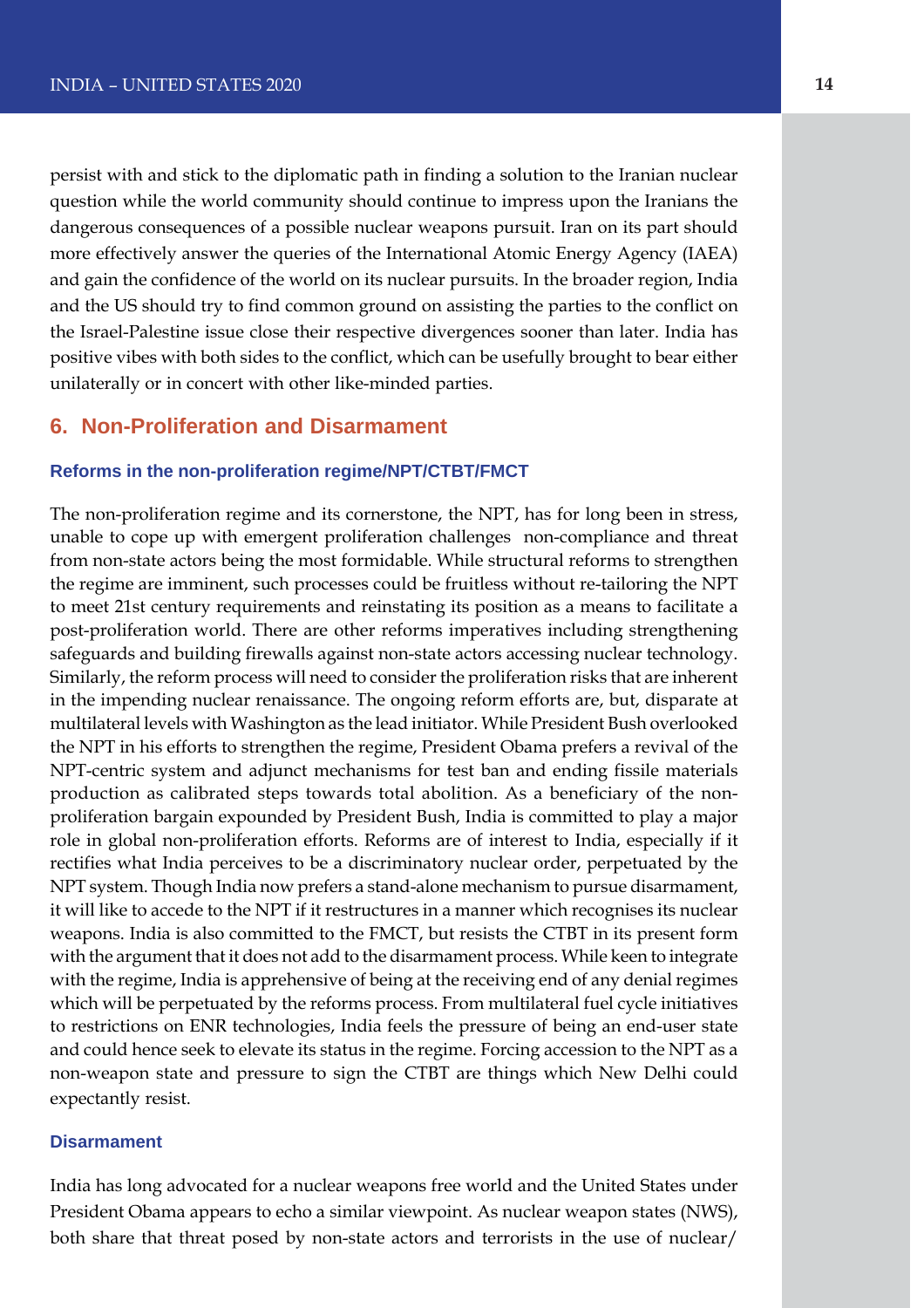radiological weapons. While the current US efforts are centred in arms reduction through the START treaty, there are no indications from other NWS on reducing their nuclear weapons stocks. In fact, China and Pakistan are known to be modernizing their nuclear weapons aggressively. The idea of a nuclear weapons convention to achieve the objective of a world free of nuclear weapons has support from member states of the UN, but does not appear to have made any significant beginning. The work on bringing into force of the other two major treaties namely the CTBT and FMCT have met dead-end. In these circumstances, while trying to achieve the ultimate goal of complete nuclear disarmament, the US and India will have to encourage the settlement of Iranian and North Korean nuclear issues, negotiations on a global treaty banning the no-first-use of nuclear weapons, urge US and Russia to undertake further reductions under 'Renewed START' to below 500-1000 warheads by 2025 etc.

#### **Reforms in the Nuclear Suppliers Group**

The Nuclear Supplier Group aims to either pre-empt or prevent the non-proliferation by both supplier as well as recipient states through its guidelines. Nevertheless, NSG is confronting various organizational challenges that threaten its long term survival and relevance. The NSG's expanding membership and the absence of consensus on various issues like ENR exports, non-members adherence to NSG guidelines, and violations by member states are some of the issues that NSG will have to address in the near future. How NSG deals with these problems would not only shape its relevance but will also have profound implication on the emerging nuclear order. There are concerns with making the Additional Protocol a new condition of supply in the face of opposition from few member states. India has effectively implemented the Additional Protocol and both, the U.S. and India can jointly work together to persuade the supplier states and other recipient states for mandatory implementation of the Additional Protocol. India with its vast scientific resources can jointly work with U.S. in developing the nuclear database necessary for nuclear forensics. In addition to universalising the NSG guidelines, India and U.S. can jointly work together in various international fora to advance the cause if non-proliferation and both the countries can explore how India can be officially brought into the fold of NSG.

#### **Counter proliferation (PSI, Missile Defence)**

Being in a proliferation-ridden neighbourhood, India endorses the significance of counter proliferation initiatives, but is averse to the reliance on military interdiction and preemption. New Delhi is open to the idea of cooperating on a case-by-case basis with various initiatives but refusing to commit full-fledged owing to political sensitivities. At the heart is the need to address divergent perceptions. Besides the fact the counter proliferation as defined by Washington is not reconciled by New Delhi, the concept as such does not figure in India's strategic thinking. India sees missile defence as a defensive-deterrence mechanism while Washington perceives it as active defence mechanism against missile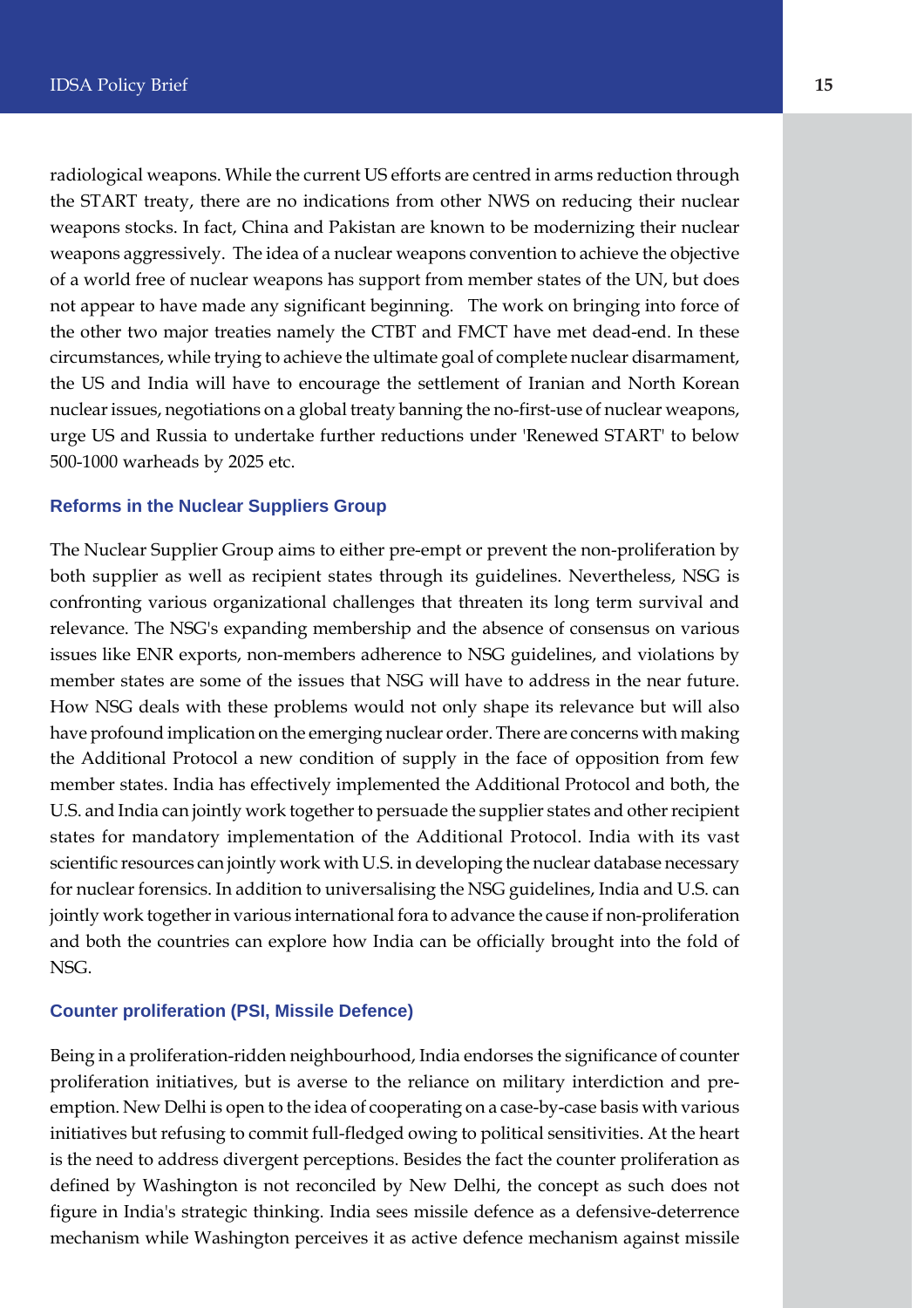proliferation. Similarly, despite making template interdictions, India sees the PSI as preemption tool targeting US adversaries, which India disapproves. Even on nuclear terrorism, India could find partnerships ineffective unless the source of proliferation and terror (read Pakistan) is adequately addressed. The first step towards cooperation only could begin when India devises its counterproliferation strategy and framework. This is imminent considering India's committed role in global non-proliferation, besides its need to tackle proliferation in its neighbourhood, especially the Indian Ocean Region. India could use the technological assistance on BMD development to correct an instable nuclear equation with Pakistan, whose ambiguous nuclear postures has often negated India's deterrence. India's will also need to prepare for challenges from the impending nuclear energy renaissance. From proliferation-resistant recycling technologies to multilateral fuelcycle initiatives, a whole gamut of denial mechanisms will confront India as an end-user. To insulate itself, India needs to rapidly mature as a supplier state and carve itself a leadership role in the emergent regime, rather than being at the receiving end. Finally, three scenarios could be envisaged on the likely potential for India-US counter proliferation cooperation. The most probable one be a restrained or controlled partnership on case-tocase basis, depending on the political imperatives. A second possible scenario is a proactive engagement leading to a grand anti-proliferation alliance, largely prompted by a new dispensation. A third, and potentially wild card scenario, could be one of confrontation where an aggressive non-proliferation push by President Obama could endanger the strategic partnership, potentially initiate further nuclear exceptionalism from India, leading to the termination of the nuclear deal. All scenarios could involve events and drivers which have low to high probability of occurrence.

#### **Nuclear security and WMD terrorism**

The probability of non-state actors acquiring and using weapons of mass destruction against vulnerable non-combatants have remained a worrisome threat since the turn of the century. The watershed event of the bombing of the Twin Towers in New York on September 9, 2001 has significantly raised the concerns regarding WMD and their probable usage. However, it is just not enough to have heightened concerns about the threat of a probable CBRN attack by violent non-state actors. In qualitative terms, heightened concerns of a probable WMD threat is not the same as dealing with an actual increase in a threat and understanding the reasons for it. An attempt has been made in this essay to develop a comprehensive understanding of the correlation between non-state actors and weapons of mass destruction. What factors drive violent terrorist groups like the Al Qaida to seek the most fearsome weapons? The study emphasizes on the need to produce improved understanding of the motivations, vulnerabilities, capabilities and context for actual attacks, not mere expressions of interest in WMD. Further, an attempt has been made to analyse certain variables that provides a deeper understanding of violent terrorist groups' preference for WMD.